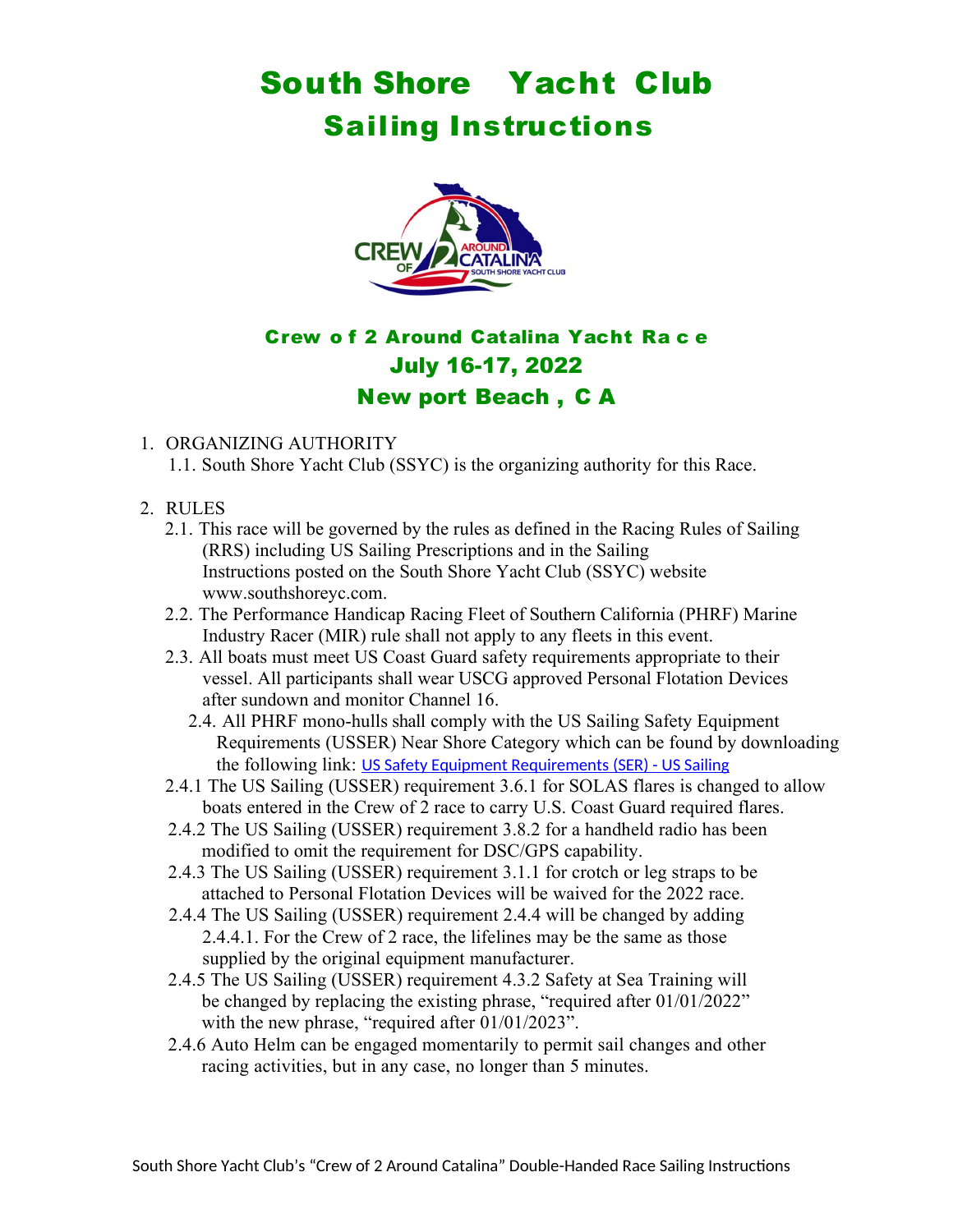2.4.7 The US Sailing (USSER) requirement 3.18 for a permanently installed depth sounder will be waived for the 2022 race.

- 2.5. SSYC reserves the right to refuse entry to boats under Rule 76.1 (Exclusion of Boats or Competitors).
- 3. NOTICES TO COMPETITORS
	- 3.1. Notices to competitors will posted on the <http://www.southshoreyc.com/> website under the "Racing" page and can be found by clicking on the "Crew of Two" tab. It will also be sent via email to addresses provided on the entry forms.
	- 3.2. A Skippers' Meeting will be not be held prior to the race. Crew of Two T-shirts will be available for delivery on the water as boats check-in with the Race Committee boat.
	- 3.3. Any change to the Sailing Instructions will posted at <http://www.southshoreyc.com/> before 0900 hours on the day of race and e-mailed to skipper's e-mail address.
	- 3.4. Any change to the schedule of the races will be posted by 1900 hours on the day before the race at <http://www.southshoreyc.com/>.

# 4. SCHEDULE

- 4.1. 10:55 AM First Warning;
- 4.2. 11:00 AM Ship Rock Course Classes A, B & C, Start Pennant 1, Around Ship Rock (off Isthmus Cove).
- 4.3. 11:05 AM PHRF Monohull Classes A, B and C, Start Pennant 2, Around Catalina Island.
- 4.4. 11:10 AM ORCA Class Catamarans, Start Pennant 3, Around Ship Rock or Catalina Island.

# 5. THE COURSE

- 5.1. There are 2 courses in this race:
	- 5.1.1. Around Catalina Island PHRF and ORCA racers will start off the Balboa Pier in Newport Beach, CA and sail around Catalina Island, leaving Catalina Island to port, and return to the Balboa Pier. For scoring purposes, the handicap distance is 90 nautical miles.
	- 5.1.2. Around Ship Rock racers will start off the Balboa Pier in Newport, CA and sail around Ship Rock, just north of Isthmus Cove at Catalina Island, leaving Ship Rock to port, and return to the Balboa Pier. For scoring purposes, the handicap distance is 63 nautical miles.
	- 5.1.3. For the Ship Rock course, boats electing to use a non-spin offset are not allowed to use spinnakers, gennakers, bloopers or other free-flying headsails. Maximum jib size is per rating; for all others maximum jib size is 155% (This modifies RRS 50). Double head sails are permitted. NOTE: Avoid the reef in the vicinity of Ship Rock.

## 6. START AND FINISH LINES

- 6.1. The Start Line will be between the orange flag on the Race Committee boat and the inflatable orange tetrahedron located approximately 200 yards south of the Balboa Pier.
- 6.2. The US Sailing RRS 26, five (5) minute start sequence will be used for all starts.
- 6.3. The Finish Line will be between the two orange tetrahedrons approximately 200 yards off the South end of Balboa Pier. The tetrahedrons will be illuminated with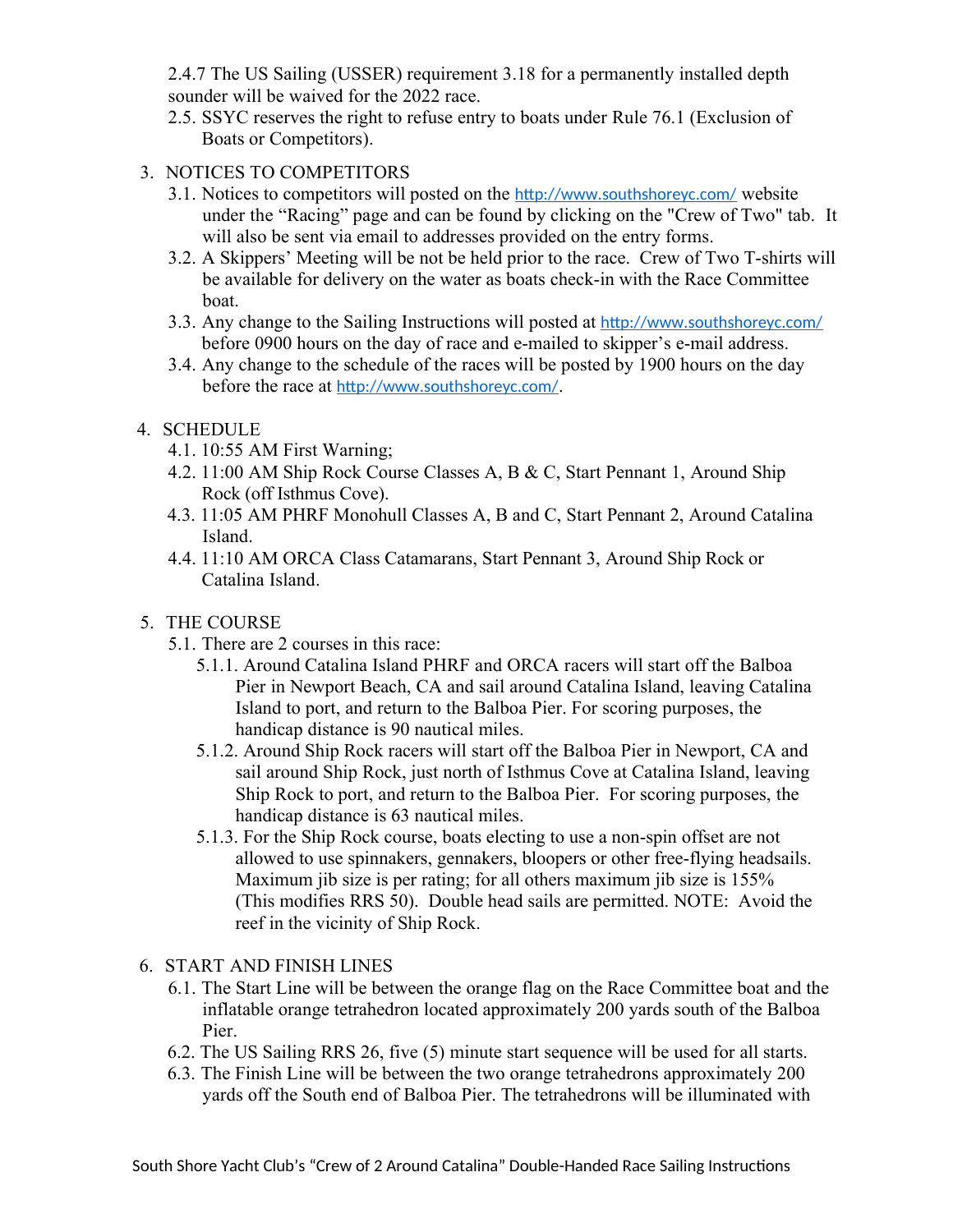LED lights for night finishes.

6.4. Boats crossing the finish line at night must call the Race Committee on VHF Channel 68 approximately 30 minutes and again 5 minutes before their arrival. This is particularly important at night when it is sometimes difficult to identify the sail number. The Race Committee will man the Balboa Pier from 8:00 PM Saturday night to 5:00 PM Sunday night. If your boat finishes before the Balboa Pier is manned, text your finish time, boat name and/or sail number to (678) 296-4970.

# 7. TIME LIMIT

7.1. Race Committee personnel will record times on the Balboa Pier beginning at 8:00 PM Saturday night and sound a finish horn until 5:00 PM, Sunday, July  $17<sup>th</sup>$  for the Catalina Island and Ship Rock courses. If no race committee is present on the Balboa Pier after 5:00 PM, racers may take their own times when within 200 yards of Balboa Pier and call or text boat name, sail number and the finish times to be scored to the Race Committee at (678) 296-4970.

## 8. PENALTY SYSTEM

8.1. Rule 44.1, the Two-Turns Penalty, applies.

- 9. PROTESTS AND REQUESTS FOR REDRESS
	- 9.1. A boat intending to protest shall comply with RRS 60  $\&$  61.1 and notify the Race Committee at the finish line of their intention to protest and identify the other boat(s) involved.
	- 9.2. Protests shall be on written forms, which are available from the SSYC Race Committee at the clubhouse or on electronically available forms, which are available through US Sailing at: [PDFfiller - protest form.pdf](https://www.pdffiller.com/jsfiller-desk13/?requestHash=1a146a25dc7e3660c76d56110e69a4263cbdee25c97b1e0b8cafd28efcfe59c6&projectId=739515669&loader=tips#fa141f826f9ad10e335aaa744089e7bf). Protests shall be delivered within the Protest Time Limits in 9.3.
	- 9.3. For protests to be valid, the Race Committee must be advised of their intention to file a protest form either at the time the protester finishes the race, or, if the Race Committee is no longer on station, at the time of the call described in 7.1. The protest time limit is  $6:00$  PM, Monday, July 18<sup>th</sup>. Protests must be emailed to *[jmarshall@expeditor.com](mailto:jmarshall@expeditor.com)* by 1800 hours, Monday, July 18th. This changes RRS 61.3.
	- 9.4. Notice will be posted at <http://www.southshoreyc.com/> under the "Crew of Two" page within 30 minutes after the protest time limit and by telephone/text as soon as practicable to inform competitors of hearings in which they are parties or named as witnesses.
	- 9.5. Hearings will be held in the Board room of South Shore Yacht Club, 1099 Bayside Drive, Newport Beach or other venue selected by SSYC and will start as soon as practical.
	- 9.6. Notice of protest by the Race Committee or Protest Committee will posted as in 9.4 to inform boats under RRS 61.1 (b).

#### 10. SCORING

10.1. Scoring will be according to RRS A4.1 Low Point System.